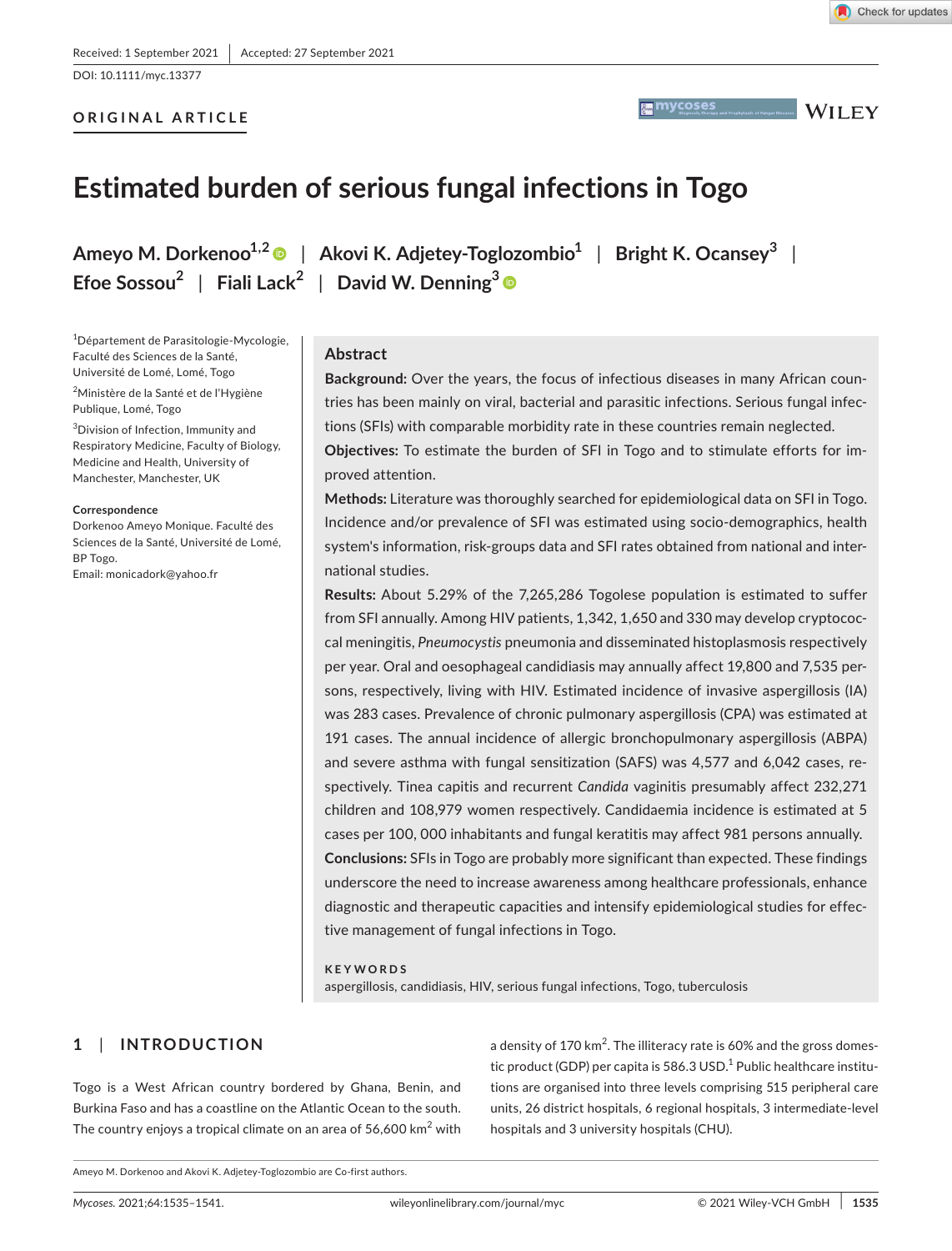**1536 <sup>|</sup>**  DORKENOO et al

Like most African countries, there is insufficient awareness of serious fungal infections (SFIs), particularly invasive fungal infections among healthcare workers and relevant stakeholders. In view of this, there is inadequate clinical mycology infrastructure and lack of targeted training of experts in diagnosis and management of fungal infections resulting in low index of suspicion. Meanwhile, patients suffering from HIV/AIDS, pulmonary tuberculosis (PTB), diabetes, cancer and asthma are at risk for several SFI. Presently, there is no nationwide data available on fungal infections in Togo. To obtain a national perspective and a measure of the burden, an estimate of prevalence and incidence of major SFI are required. The aim of this study was to estimate the prevalence and/or incidence of SFI in Togo and to stimulate efforts to increase attention.

## **2**  | **MATERIAL AND METHODS**

Epidemiological data on SFI in Togo preceding August 2019 were obtained by a thorough online search using PubMed, Google Scholar and African Journals Online as well as grey literature. The following keywords either alone or combined were used: fungi, opportunistic fungal infections, candidiasis, cryptococcosis, fungal keratitis, aspergillosis, histoplasmosis and Togo. General population data were obtained from the Government Statistical Service.<sup>2</sup> Data on risk group for SFI including those suffering from asthma, HIV/AIDS, PTB, other respiratory diseases, diabetes, haematological cancers, critical care and post-surgical complication were extracted from reports from national and international institutions or agencies.<sup>3-5</sup> The prevalence and incidence of SFI were calculated using general or risk-group data and their corresponding assumptions based on rates from Togo or adopted rates as employed in previous SFI estimate studies. No specific ethical approval was required as the study involved analysis of previously published databases.

# **3**  | **RESULTS**

## **3.1**  | **Togo's General and risk group population details**

The general population estimate was 7,265,286 inhabitants in 2017 with 1,671,000 aged from 5 to 14 while women of reproductive age were 1,816,300. There were 110,000 people living with HIV/AIDS in 2017 of whom 57% were on antiretroviral (ARV) treatment. AIDS deaths in 2017 were 4700. $^2$  The estimated number of HIV/AIDS patients with CD4 <200/ $\mu$ L is 22,000. $^3$  In 2017, there were 2848 cases of PTB recorded in Togo.<sup>5</sup> Presumed asthma prevalence in adults is 183,085.<sup>6</sup> Estimates obtained for acute myeloid leukaemia (AML), non-AML and lung cancer were 89,499 and 76, respectively.<sup>7,8</sup> The total hospital beds in public health care facilities are 6,175. Number of patients under critical care were assumed to correspond to ICU beds and calculated as five percent of total hospital beds.<sup>9</sup> Annual

chronic obstructive pulmonary disease (COPD) admissions were  $4357^{10}$  (Table 1).

## **3.2**  | **Assumptions used in estimation of SFI**

Cryptococcal meningitis (CM) was assumed to occur in 6.12% of HIV patients with CD4 ˂200/µL while 15% developed *Pneumocystis* pneumonia.<sup>4,11</sup> For histoplasmosis, 1.5% HIV patients with CD4 ˂200/µL presumed to develop the disease annually over two years excluding African histoplasmosis albeit significantly diagnosed in Togo.12,13 Oral candidiasis was assumed to affect 90% of new HIV patients and oesophageal candidiasis was estimated in 20% new HIV infections and in 0.5% of those receiving ARV therapy.<sup>2,14</sup> Chronic pulmonary aspergillosis (CPA) was estimated among PTB survivors, with about 90% surviving a year after diagnosis. Using an assumption from a Ugandan study, the incidence post-PTB was calculated as PTB with cavities (22%)  $\times$  incidence of CPA in cavities (6.5%) + PTB without cavities (78%)  $\times$  CPA incidence (0.2%).<sup>5,15</sup> The 5-year prevalence was calculated using a 15% annual death $16,17$  or surgical resection rate leading to the annual prevalence of CPA in TB. The overall prevalence of CPA was obtained by assuming that 67% of cases occur after TB and 33% of cases are related to other underlying diseases such as emphysema, sarcoidosis, pneumothorax and asthma.<sup>16-18</sup> The prevalence of ABPA was estimated assuming 2.5% of adult patients with asthma develop ABPA while SAFS was calculated at 33% of 10% adult asthmatics.<sup>18,19</sup> Invasive aspergillosis (IA) was presumed to complicate several conditions; 10% of AML and an equivalent number in non-AML haematological conditions, 2.6% of lung cancer patients, 1.3% of COPD patients admitted to hospital and 4% of AIDS-related deaths.<sup>20</sup> An international annual incidence of 5 (3.5 in cancer and other immunocompromised conditions, 1.5 in ICU and post-major surgery) per 100, 000 inhabitants was used in estimating candidaemia.21 The incidence of *Candida* peritonitis was estimated to be half of candidaemia occurring in critical care and after major surgery.<sup>22</sup> Mucormycosis prevalence was calculated with the assumption that 0.6/1,000,000 of the general population may be affected.23 Recurrent *Candida* vaginitis was estimated with a general rate of 6% among women of reproductive.<sup>24,25</sup> Fungal keratitis was assumed to occur at a derived crude rate of 13.5/100,000 while tinea capitis occurred in 13.9% of schoolchildren.<sup>26,27</sup> Few cases of fungal neglected tropical diseases (FNTDs) such as basidiobolomycosis and mycetoma have been reported in Togo and their annual incidences were extrapolated from two single-centre retrospective studies.<sup>28,29</sup> However, there were no data available for sporotrichosis, conidiobolomycosis or chromoblastomycosis in Togo (Table 1).

## **3.3**  | **Estimated incidence and/or prevalence of SFI**

Oral and oesophageal candidiasis had an annual incidence of 19,800 and 7,535 cases, respectively. *Pneumocystis* pneumonia, CM and disseminated histoplasmosis had incidences of 1,650, 1,342 and 330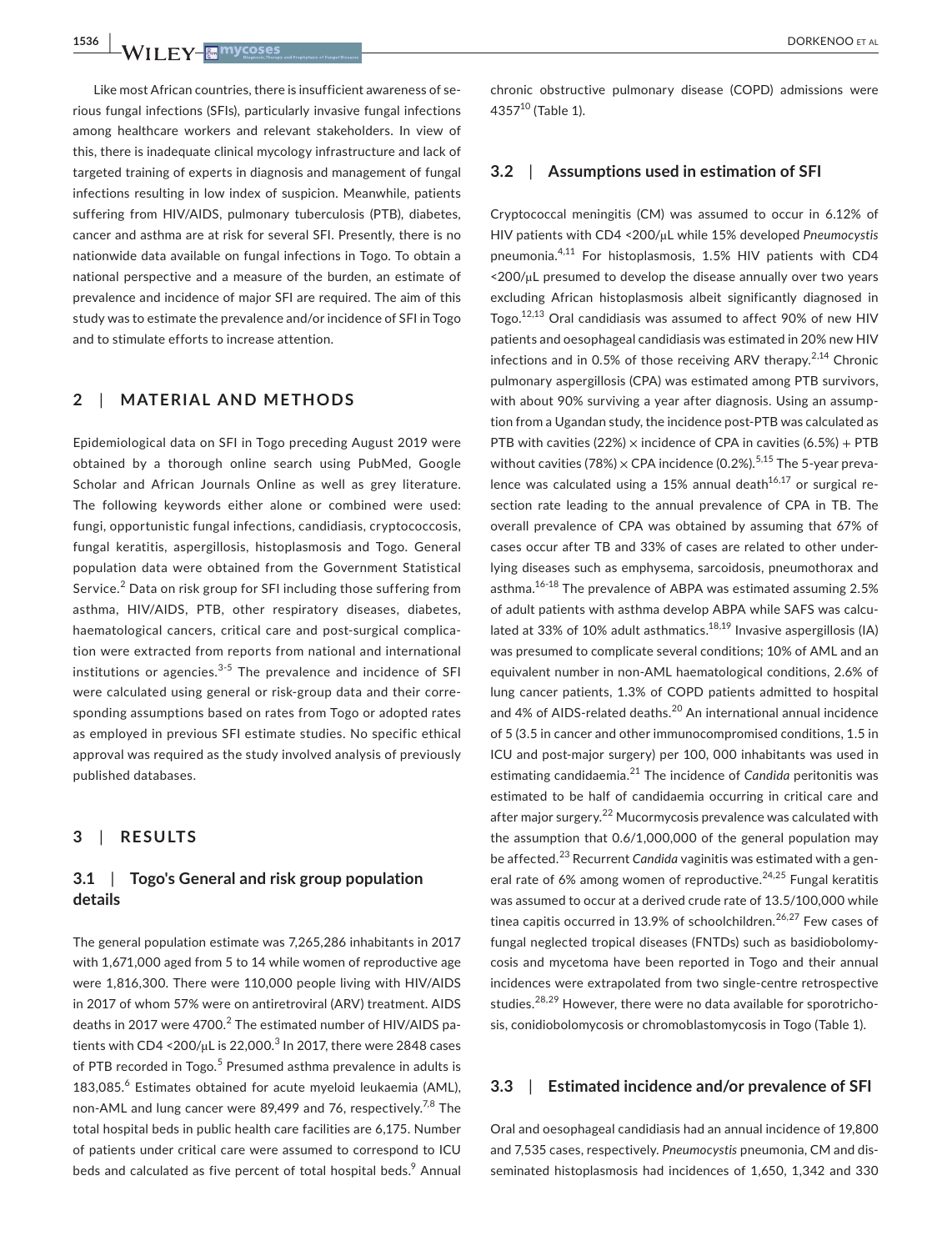DORKENOO et al **<sup>|</sup> 1537**

**TABLE 1** Summary of data and assumptions used in the calculation of prevalence and incidence

#### General population data

Total =7,265,286; % of children =40; % of females =51; Adults =4,359,712; Number of children 5 to 14 years old (school going age) = 1,671,016 (23%); Number of women from 15 to 49 years old (reproductive age) =  $1,816,322<sup>1</sup>$ 

| <b>Fungal infection</b>                                                                                            | Risk-group population                                                                                                                                | Rate                                                                                                                                                                                                         |
|--------------------------------------------------------------------------------------------------------------------|------------------------------------------------------------------------------------------------------------------------------------------------------|--------------------------------------------------------------------------------------------------------------------------------------------------------------------------------------------------------------|
| <b>HIV/AIDS</b> condition                                                                                          |                                                                                                                                                      |                                                                                                                                                                                                              |
| <b>Cryptococcal Meningitis</b>                                                                                     | HIV/AIDS patients with CD4 <200/ul $(22,000)^4$                                                                                                      | $6.12\%$ <sup>4</sup>                                                                                                                                                                                        |
| Pneumocystis Pneumonia                                                                                             | HIV/AIDS patients with CD4 <200/µI (22,000) <sup>4</sup>                                                                                             | 15%11                                                                                                                                                                                                        |
| Histoplasmosis                                                                                                     | HIV/AIDS patients with CD4 <200/ul (22,000) <sup>4</sup>                                                                                             | 1.50%12                                                                                                                                                                                                      |
| Oral candidiasis                                                                                                   | New HIV patients (4,900) <sup>2</sup>                                                                                                                | 90% 52                                                                                                                                                                                                       |
| Oesophageal Candidiasis                                                                                            | New HIV patients (4,900) and ARV recipients (62,700)                                                                                                 | 20% of new HIV/AIDS patients and 5.0% of<br>those on ARVs <sup>14,53</sup>                                                                                                                                   |
| Respiratory Disease condition                                                                                      |                                                                                                                                                      |                                                                                                                                                                                                              |
| Chronic pulmonary aspergillosis, post<br>TB                                                                        | PTB (2848) <sup>5</sup>                                                                                                                              | PTB with cavities (22%) x rate of CPA in<br>cavities (6.5%)<br>+ PTB without cavities (78%)<br>x rate of CPA without cavities $(0.2\%)^{15}$                                                                 |
| Chronic pulmonary aspergillosis, all                                                                               | Occur in patients after TB <sup>25</sup><br>patients with other respiratory conditions such<br>asthma, sarcoidosis, pneumothorax                     | 67% 54<br>33% <sup>54</sup>                                                                                                                                                                                  |
| Allergic bronchopulmonary aspergillosis                                                                            | Adult asthmatics (183,085) <sup>6</sup>                                                                                                              | $2.5\%^{19}$                                                                                                                                                                                                 |
| Severe asthma with fungal sensitization                                                                            | Adult asthmatics with severe asthma (18,309) <sup>18</sup>                                                                                           | $33\%$ <sup>18</sup>                                                                                                                                                                                         |
| Multiple underlying conditions                                                                                     |                                                                                                                                                      |                                                                                                                                                                                                              |
| Invasive Aspergillosis<br>Cancer +immunocompromised<br>conditions<br>Respiratory disease conditions<br><b>AIDS</b> | AML (89) non-AML (499) <sup>9</sup><br>Lung cancer $(76)^7$<br>COPD annual admissions (4357) <sup>8</sup><br>AIDS deaths in 2017 (4700) <sup>2</sup> | 10% AML +equal number for non-AML<br>haematological malignancies <sup>20</sup> 2.60%<br>lung cancer patients <sup>20</sup><br>+1.30% COPD annual admissions <sup>20</sup><br>4% of AIDS deaths <sup>55</sup> |
| Candidaemia<br>Candida peritonitis                                                                                 | Cancer, immunocompromised conditions, critical care,<br>post-surgery<br>Critical care, post-surgery                                                  | $5/100,000^{21}$<br>$0.75/100,000^{22}$                                                                                                                                                                      |
| No Underlying Disease                                                                                              |                                                                                                                                                      |                                                                                                                                                                                                              |
| Mucormycosis                                                                                                       | General population $(7,265,286)^1$                                                                                                                   | $0.6/1,000,000$ of general population <sup>23</sup>                                                                                                                                                          |
| Recurrent Candida vaginitis (>4x/year)                                                                             | Women at reproductive age $(1,816,322)^{1}$                                                                                                          | $6\%^{24,25}$                                                                                                                                                                                                |
| Fungal keratitis                                                                                                   | General population (7, 265, 286) <sup>1</sup>                                                                                                        | 13.5 per 100,000 persons <sup>26</sup>                                                                                                                                                                       |
| Tinea capitis                                                                                                      | Children aged 5-14 (167,106) <sup>1</sup>                                                                                                            | 13.9% <sup>27</sup>                                                                                                                                                                                          |
| Neglected tropical fungal diseases                                                                                 |                                                                                                                                                      |                                                                                                                                                                                                              |
| Basidiobolomycosis                                                                                                 | General population (7,265,286)                                                                                                                       | Annual cases/general population <sup>29</sup>                                                                                                                                                                |
| Mycetoma                                                                                                           | General population (7,265,286)                                                                                                                       | Annual cases/ general population 56                                                                                                                                                                          |
| Sporothricosis                                                                                                     | <b>ND</b>                                                                                                                                            |                                                                                                                                                                                                              |
| Chromoblastomycosis                                                                                                | <b>ND</b>                                                                                                                                            |                                                                                                                                                                                                              |

*Note:* ND: Not determined.

cases per year accordingly. The incidence and prevalence of CPA post-PTB were estimated at 41 cases and 128 cases, respectively. The overall prevalence of CPA is conservatively estimated at 191 patients. A prevalence of 4,577 and 6,042 cases were generated for ABPA and SAFS, respectively. The total annual incidence of IA was 283. Candidaemia has an annual incidence of 363 of which 70% (254) were in general wards with cancer and other immunocompromised conditions, and 30% (109) were in ICU and post-major surgery. *Candida* peritonitis has an estimated incidence of 54 cases. Mucormycosis is estimated to affect very few patients with an annual incidence of 4 cases. Recurrent *Candida* vaginitis was estimated to affect 108,979 women. Fungal keratitis was estimated at 981 cases per year while 232,271 schoolchildren were affected by tinea capitis annually. Basidiobolomycosis and mycetoma appear to be extremely rare with an annual incidence of 4.3 and 1.3 cases, respectively (Table 2).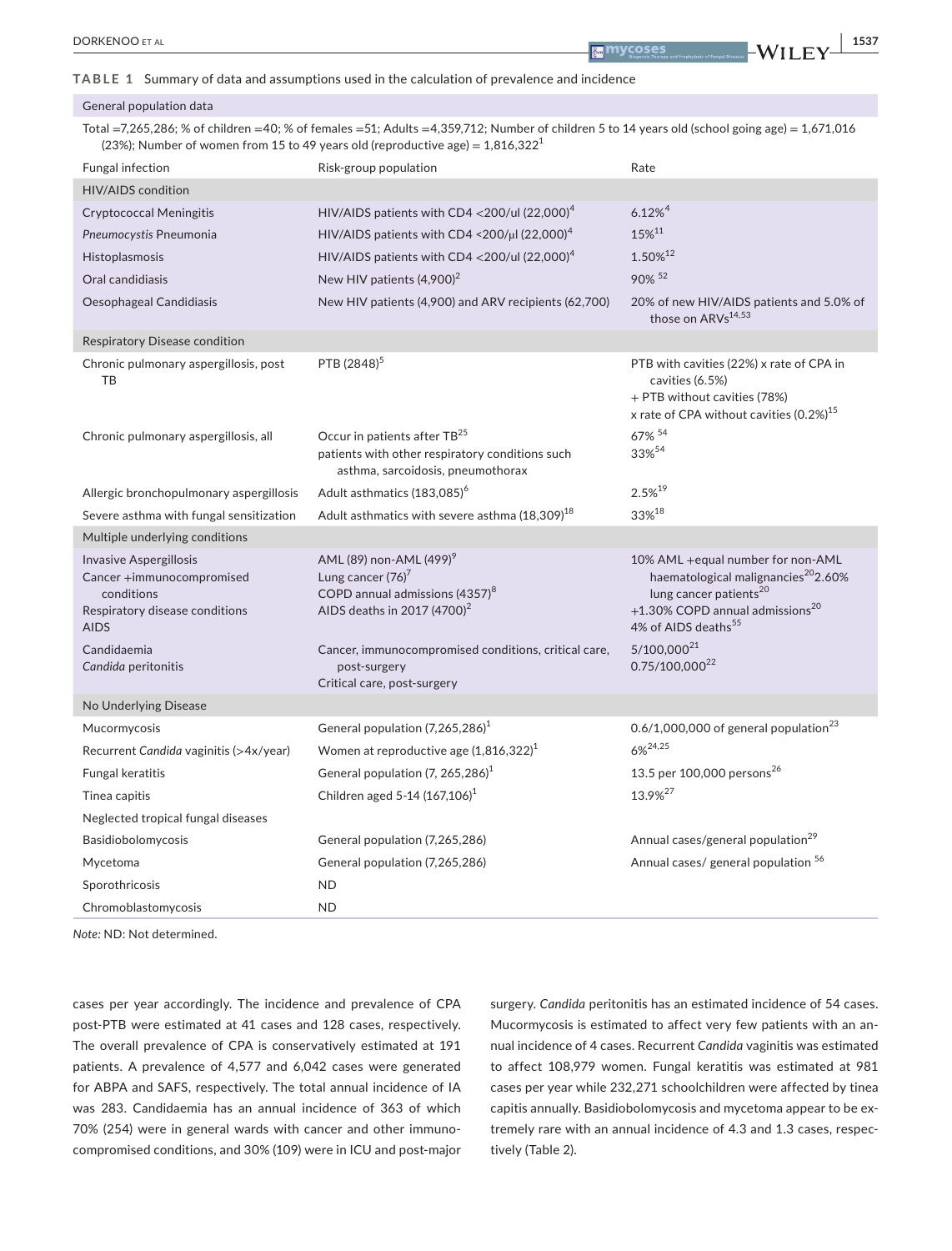| <b>Fungal infections</b>                                                                                       | Prevalence     | Annual<br>incidence | Rate/100,000 |  |
|----------------------------------------------------------------------------------------------------------------|----------------|---------------------|--------------|--|
| <b>HIV/AIDS</b> condition                                                                                      |                |                     |              |  |
| Cryptococcal meningitis                                                                                        |                | 1,342               | 18.52        |  |
| Pneumocystis pneumonia                                                                                         |                | 1,650               | 22.71        |  |
| Histoplasmosis                                                                                                 |                | 330                 | 4.50         |  |
| Oral candidiasis                                                                                               |                | 19,800              | 273          |  |
| Oesophageal candidiasis                                                                                        |                | 7,535               | 104          |  |
| Respiratory Diseases condition                                                                                 |                |                     |              |  |
| Chronic pulmonary aspergillosis, post TB                                                                       | 128            |                     | 1.8          |  |
| Chronic pulmonary aspergillosis, all                                                                           | 191            |                     | 3            |  |
| Allergic bronchopulmonary aspergillosis                                                                        | 4,577          |                     | 63           |  |
| Severe asthma with fungal sensitization                                                                        | 6,042          |                     | 83.2         |  |
| Critical Care +Post Surgery condition                                                                          |                |                     |              |  |
| Candida peritonitis                                                                                            |                | 54                  | 0.75         |  |
| No Underlying Disease                                                                                          |                |                     |              |  |
| Recurrent Candida Vaginitis                                                                                    |                | 108,979             | 1,500        |  |
| Fungal keratitis                                                                                               |                | 981                 | 13.5         |  |
| Tinea capitis                                                                                                  | 232,271        |                     | 3,197        |  |
| Mucormycosis                                                                                                   | $\overline{4}$ |                     | 0.69         |  |
| Basidiobolomycosis                                                                                             |                | 4.3                 | 0.06         |  |
| Mycetoma                                                                                                       |                | 1.3                 | 0.02         |  |
| Multiple underlying conditions                                                                                 |                |                     |              |  |
| Invasive aspergillosis                                                                                         |                |                     |              |  |
| <b>HIV/AIDS</b>                                                                                                |                | 188                 |              |  |
| Respiratory diseases                                                                                           |                | 57                  | 3.89         |  |
| Cancer +immunocompromised                                                                                      |                | 38                  |              |  |
| Candidaemia                                                                                                    |                |                     |              |  |
| Cancer +immunocompromised.                                                                                     |                | 254                 |              |  |
| Critical care +Post Surgery                                                                                    |                | 109                 | 5.00         |  |
| Total serious fungal infection burden (prevalence $+$ incidence) = 384,404<br>5.29% of the Togolese population |                |                     |              |  |

**TABLE 2** Estimates of the burden of serious fungal infections in Togo

# **4**  | **DISCUSSION**

The estimated rate of SFIs of 5.29% is not much different from that previously reported in Ghana (4%) and Burkina Faso (7.51%).<sup>30,31</sup> However, Togo's rate is higher than the rate estimated in Tanzania (3%), but far less than that revealed in Senegal (12.5%).  $32,33$  SFI in the Togolese population is dominated by tinea capitis and mucosal candidiasis. This is a common pattern in many sub-Saharan African (SSA) countries.<sup>30-33</sup> SFI were estimated in 30,849 PLWHIV of which CM accounted for 4.38%. This is slightly lower than rates from other SSA countries.<sup>30,33-35</sup> In Namibia and Cote d'Ivoire, the CM rate obtained by India ink, cryptococcal antigen (CrAg) testing or culture was lower than that obtained by using assumptions due to sampling method used in the studies.<sup>36,37</sup>The estimated rate of *Pneumocystis* pneumonia among PLWHIV was 2.67%, which is lower than rates from Ghana, Burkina Faso, Senegal and Namibia.<sup>30-32,34</sup> Probably, this is due to different rates employed.<sup>33</sup> Additionally, *Pneumocystis* pneumonia has been previously associated with GDP with majority of African countries having challenges diagnosing *Pneumocystis* pneumonia.38 Regarding histoplasmosis, the annual incidence is 330 cases but local data were unavailable. This may possibly be an underestimation since only HIV/AIDS patients were considered and African histoplasmosis excluded. Furthermore, the majority of the patients with histoplasmosis particularly African histoplasmosis reside in rural areas where the health infrastructure is poor.<sup>13,39,40</sup> The incidence rates reported for oral and oesophageal candidiasis in Togo are underappreciated compared to findings of a prospective multicentre survey carried out in West Africa, which obtained a rate of 6.7 cases for oral candidiasis and 3 cases for oesophageal candidiasis per 100 patients with HIV.<sup>41</sup> A study on vaginal candidiasis in Togo revealed that 42.5% are caused by non-*albicans* strains, which were mostly resistant to commonly available antifungal drugs.<sup>42</sup> This is a significant contributory factor to the occurrence of recurrent *Candida*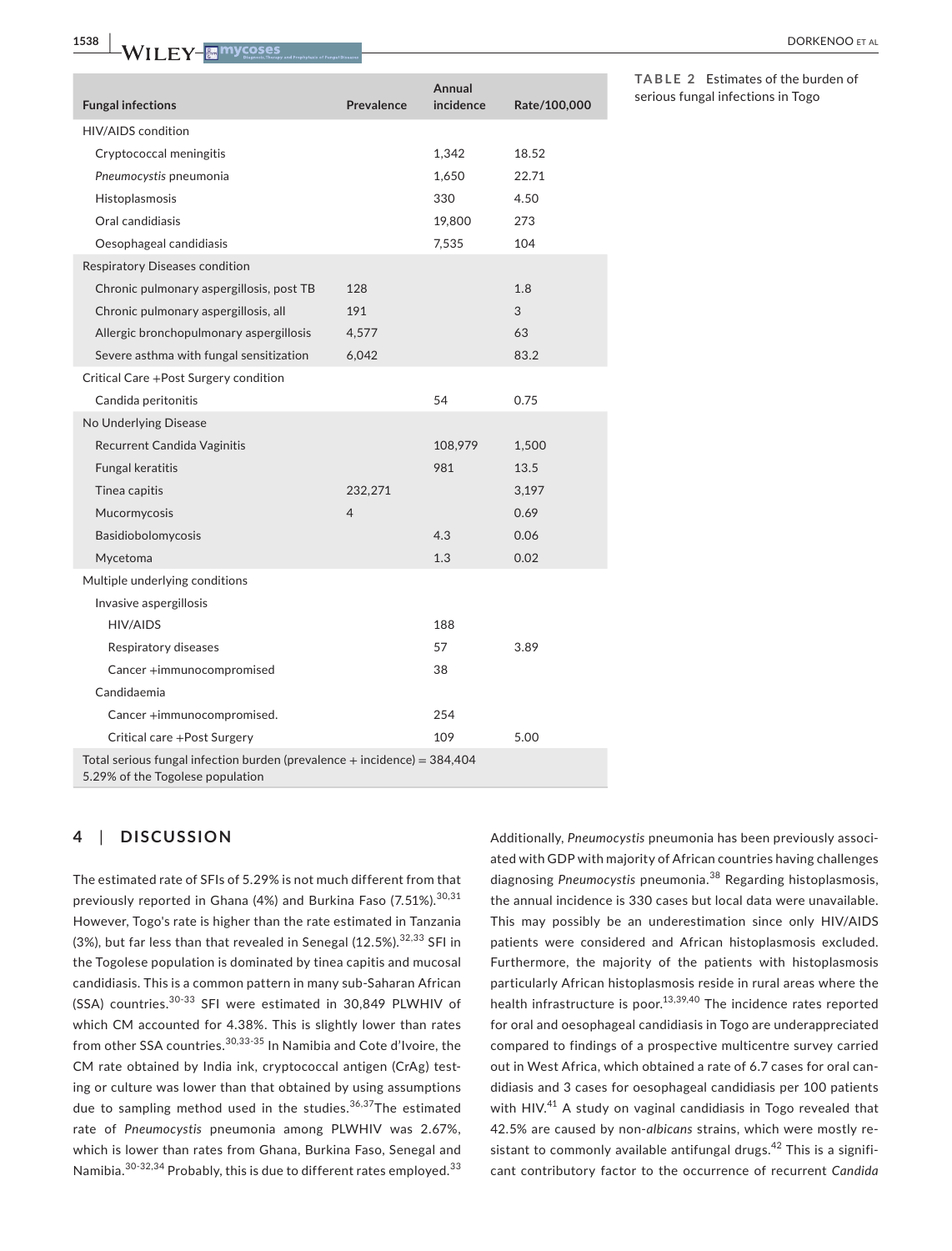vaginitis. The incidence rate estimated for fungal keratitis is significant and highlights the need for an active epidemiological study in Togo. The tinea capitis prevalence estimated is concordant with a previously reported rate among Togolese schoolchildren that ranged between 11% (in the north) and 20% (in the south). $43$ 

A few cases of basidiobolomycosis have been reported with an incidence rate estimated between 0.4 and 4.3 cases annually in Togo.29,44 This is similar to the range between 1 and 4 cases found in Côte d'Ivoire, Benin and in Ghana and also consistent with the global annual incidence of 4.5 cases.<sup>45-48</sup> The annual incidence of mycetoma (1.3 cases) although extrapolated from a single-centre experience was very low but similar to studies in Nigeria.<sup>49,50</sup> However, in a similar single-centre survey in Senegal, there were 113 cases in 2 years.<sup>51</sup> Although prevalence rates were estimated for CPA, ABPA and SAFS in Togo, they are not often diagnosed and epidemiological data from Togo were missing in literature.

The major limitation of this study is the dearth of epidemiological data on SFI from Togo and thus estimates mostly dependent on data from other countries. There are very few studies conducted on SFI in Togo and mostly comprising of case reports, case series and laboratory reviews.<sup>13,28,29,39</sup> Besides insufficient awareness, conducting epidemiological studies on SFI in Togo is currently hampered by the lack of appropriate fungal diagnostics. Direct microscopy of dermatological samples, CSF, sputum, bronchoalveolar lavage (BAL) and tissue samples to demonstrate fungal elements is performed sporadically, depending on the availability of reagents. Histopathology and fungal culture including blood culture to identify fungus is not generally available and except at the university hospital laboratories. More importantly, none of the rapid tests, such as cryptococcal antigen, *Histoplasma* antigen, *Aspergillus* antigen, *Aspergillus* antibody and *Pneumocystis* PCR all listed on the WHO Essential Diagnostics List, are available in clinical settings in Togo.

## **5**  | **CONCLUSION**

The estimated burden of SFI in the Togolese population was 5.29%. These prevalence and incidence rates are significant, considering the low cases reported for some major SFI in the country. This is because there is an inadequate awareness and the country is currently faced with a lack of appropriate diagnostic and therapeutic infrastructures. It is imperative to increase awareness among healthcare professionals, create and equip specialized laboratories with trained personnel and make available essential antifungal drugs.

#### **ACKNOWLEDGEMENTS**

We gratefully acknowledge Togo's Ministry of Health, the coordinator of HIV/AIDS National Program, Mr Degninou Yehadji and Dr Gnatoulma Katawa for assisting with the data collection process.

#### **CONFLICTS OF INTEREST**

The authors declare that there is no conflict of interest.

## **AUTHOR CONTRIBUTION**

Monique Ameyo DORKENOO: Conceptualization (equal); Data curation (equal); Methodology (equal); Validation (equal); Writing-original draft (equal). Akovi Kiki Adjetey-Toglozombio: Writing-original draft (equal); Writing-review & editing (equal). Bright K. Ocansey: Conceptualization (equal); Data curation (equal); Formal analysis (equal); Methodology (equal); Validation (equal); Writing-original draft (equal). Efoe Sossou: Writing-review & editing (supporting). Fiali Lack: Writing-review & editing (supporting). David Denning: Conceptualization (lead); Data curation (equal); Formal analysis (equal); Methodology (lead); Writing-review & editing (supporting).

Ameyo M. Dorkenoo, Bright K. Ocansey and David W. Denning designed the study; Ameyo M. Dorkenoo, Akovi K. Adjetey-Toglozombio, Bright K. Ocansey and David W. Denning collected and analysed the data; Ameyo M. Dorkenoo, Akovi K. Adjetey-Toglozombio and Bright K. Ocansey drafted the manuscript; ES, FL and DD revised the draft. All authors approved the final manuscript.

### **ORCID**

*Ameyo M. Dorkeno[o](https://orcid.org/0000-0002-1030-7757)* <https://orcid.org/0000-0002-1030-7757> *David W. Denning* <https://orcid.org/0000-0001-5626-2251>

## **REFERENCES**

- 1. DSINISI, Direction de Système National d'Information Sanitaire et de I'Informatique. Annuaire Des Statistiques Sanitaires Du Togo. Ministère de la Santé et de la Protection Sociale; 2017. 2016. [https://www.afro.who.int/fr/publications/annuaire-des-statistiqu](https://www.afro.who.int/fr/publications/annuaire-des-statistiques-sanitaires-du-togo-annee-2016) [es-sanitaires-du-togo-annee-2016](https://www.afro.who.int/fr/publications/annuaire-des-statistiques-sanitaires-du-togo-annee-2016) Accessed July 17, 2020
- 2. UNAIDS, UNAIDS Data 2017. Joint United Nations Programme on HIV/AIDS (UNAIDS). 2017. [https://www.unaids.org/en/resources/](https://www.unaids.org/en/resources/documents/2017/2017_data_book) [documents/2017/2017\\_data\\_book](https://www.unaids.org/en/resources/documents/2017/2017_data_book) Accessed August 14, 2018
- 3. PNLPS, Programme National de Lutte Contre le SIDA et les IST. Rapport Annuel 2017 Des Activités Du PNLS-IST. Ministère de la Santé et de la Protection Sociale; 2017. [https://pnls.tg/PNLS0](https://pnls.tg/PNLS01/rapport-dactivites/rapport-annuel-dactivites-2017-3-2-2-2-2-2/) [1/rapport-dactivites/rapport-annuel-dactivites-2017-3-2-2-2-2-2/](https://pnls.tg/PNLS01/rapport-dactivites/rapport-annuel-dactivites-2017-3-2-2-2-2-2/)  Accessed March 26, 2021
- 4. Rajasingham R, Smith RM, Park BJ, et al. Global burden of disease of HIV-associated cryptococcal meningitis: an updated analysis. *Lancet Infect Dis*. 2017;17(8):873-881.
- 5. WHO, Global Tuberculosis Report 2020. World Health Organization. 2020. [https://apps.who.int/iris/handle/10665/](https://apps.who.int/iris/handle/10665/336069) [336069](https://apps.who.int/iris/handle/10665/336069) Accessed March 26 2021
- 6. To T, Stanojevic S, Moores G, et al. Global asthma prevalence in adults: findings from the cross-sectional world health survey. *BMC Public Health*. 2012;12(1):204.
- 7. Cancer., I. A. f. R. o., Globocan. Cancer Today Data Visualization Tools for Exploring the Global Cancer Burden in 2018. World Health Organization 2019. [https://gco.iarc.fr/today/fact-sheets](https://gco.iarc.fr/today/fact-sheets-populations)[populations](https://gco.iarc.fr/today/fact-sheets-populations) Accessed October 7, 2020
- 8. Control., U. f. I. C. Acute myelogenous leukemia and acute promyelocytic leukemia. In: 2014 Review of Cancer Medicines on the WHO List of Essential Medicines. World Health Organization. [https://www.who.int/selection\\_medicines/committees/exper](https://www.who.int/selection_medicines/committees/expert/20/applications/AML_APL.pdf) [t/20/applications/AML\\_APL.pdf](https://www.who.int/selection_medicines/committees/expert/20/applications/AML_APL.pdf)
- 9. Division de la Carte Sanitaire, Rapport Synthèse de La Carte Sanitaire Du Togo. Ministère de la Santé et de la Protection Sociale. 2017. [http://pnls.tg/PNLS01/rapport-dactivites/rapport-annuel](http://pnls.tg/PNLS01/rapport-dactivites/rapport-annuel-dactivites-2017-3-2-2-2-2-2/)[dactivites-2017-3-2-2-2-2-2/](http://pnls.tg/PNLS01/rapport-dactivites/rapport-annuel-dactivites-2017-3-2-2-2-2-2/) Accessed March 26, 2021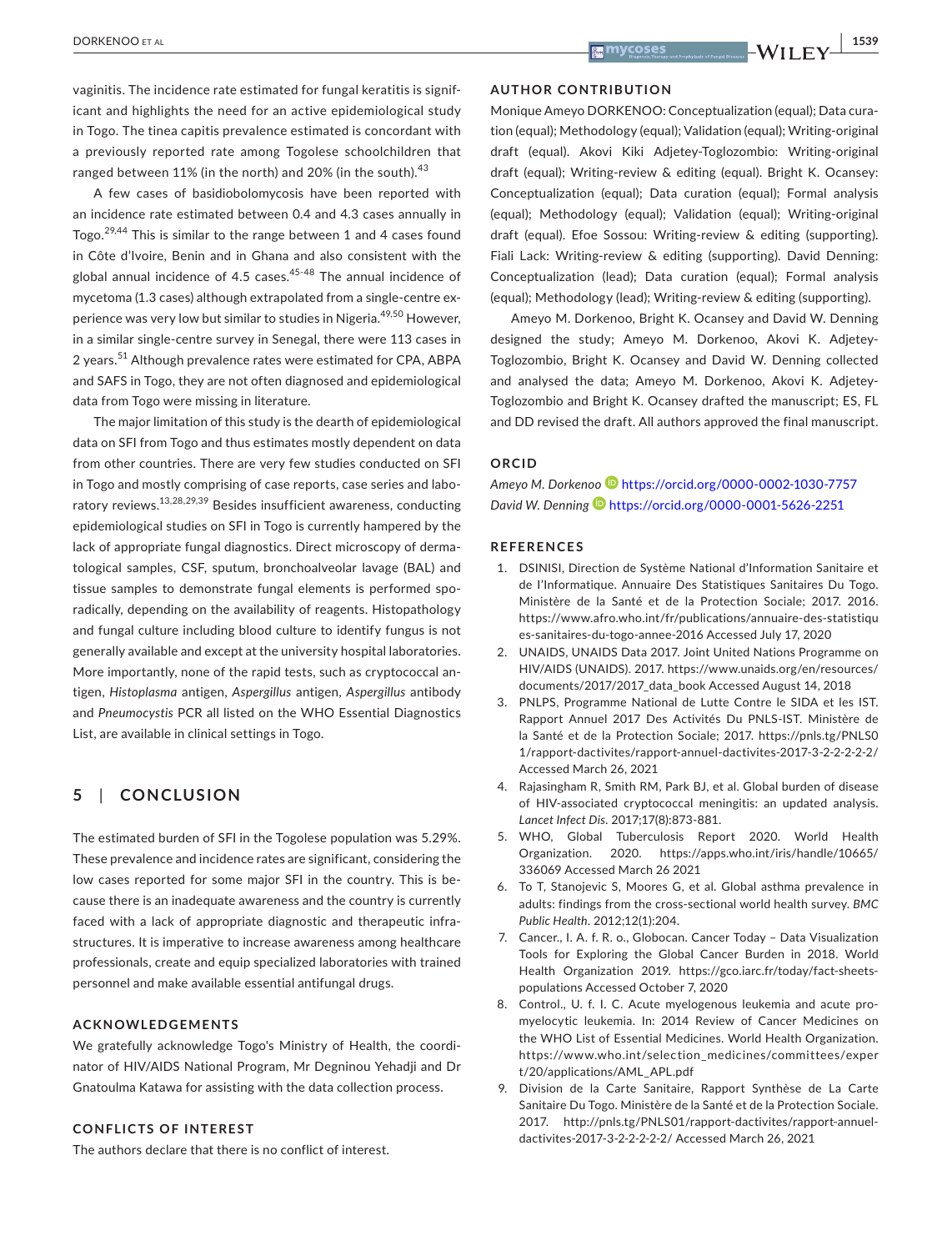**1540 | 147LLEV ET MVCOSES** | *PORTUAL EXAMPLE EXAMPLE EXAMPLE EXAMPLE EXAMPLE EXAMPLE EXAMPLE EXAMPLE EXAMPLE EXAMPLE EXAMPLE EXAMPLE EXAMPLE EXAMPLE EXAMPLE EXAMPLE EXAMPLE EXAMPLE EXAMPLE EXAMPLE EXAMPLE EXAMPLE EXAM* 

- 10. WHO. Country Profile of Environmental Burden of Disease: Togo. World Health Organization. 2009.
- 11. Alanio A, D. D., GAFFI Fact Sheet -- Pneumocystis Pneumonia. Global Action Fund for Fungal Infections (GAFFI). [https://www.](https://www.gaffi.org/wp-content/uploads/Briefing-note-PCP-GAFFI-December-2017-V4.pdf) [gaffi.org/wp-content/uploads/Briefing-note-PCP-GAFFI-Decem](https://www.gaffi.org/wp-content/uploads/Briefing-note-PCP-GAFFI-December-2017-V4.pdf) [ber-2017-V4.pdf](https://www.gaffi.org/wp-content/uploads/Briefing-note-PCP-GAFFI-December-2017-V4.pdf) Accessed March 28, 2020
- 12. Lofgren SM, Kirsch EJ, Maro VP, et al. Histoplasmosis among hospitalized febrile patients in northern Tanzania. *Trans R Soc Trop Med Hyg*. 2012;106(8):504-507.
- 13. Darré T, Saka B, Mouhari-Touré A, et al. Histoplasmosis by *Histoplasma capsulatum* var. duboisii Observed at the Laboratory of Pathological Anatomy of Lomé in Togo. *Journal of Pathogens*. 2017;2017:2323412.
- 14. Smith E, Orholm M. Trends and patterns of opportunistic diseases in Danish AIDS Patients 1980–1990. *Scand J Infect Dis*. 1990;22(6):665-672.
- 15. Page ID, Byanyima R, Hosmane S, et al. Chronic pulmonary aspergillosis commonly complicates treated pulmonary tuberculosis with residual cavitation. *Eur Respir J*. 2019;53(3):1801184.
- 16. Ohba H, Miwa S, Shirai M, et al. Clinical characteristics and prognosis of chronic pulmonary aspergillosis. *Respir Med*. 2012;106(5):724-729.
- 17. Nam H-S, Jeon K, Um S-W, et al. Clinical characteristics and treatment outcomes of chronic necrotizing pulmonary aspergillosis: a review of 43 cases. *Int J Infect Dis*. 2010;14(6):e479-e482.
- 18. Kwizera R, Musaazi J, Meya DB, et al. Burden of fungal asthma in Africa: a systematic review and meta-analysis. *PLoS One*. 2019;14(5):e0216568.
- 19. Denning DW, Pleuvry A, Cole DC. Global burden of allergic bronchopulmonary aspergillosis with asthma and its complication chronic pulmonary aspergillosis in adults. *Med Mycol*. 2013;51(4):361-370.
- 20. Lortholary O, Gangneux JP, Sitbon K, et al. Epidemiological trends in invasive aspergillosis in France: the SAIF network (2005–2007). *Clin Microbiol Infect*. 2011;17(12):1882-1889.
- 21. Arendrup MC. Epidemiology of invasive candidiasis. *Curr Opin Crit Care*. 2010;16(5):445-452.
- 22. Montravers P, Mira J-P, Gangneux J-P, Leroy O, Lortholary O. A multicentre study of antifungal strategies and outcome of Candida spp. peritonitis in intensive-care units. *Clin Microbiol Infect*. 2011;17(7):1061-1067.
- 23. Bitar D, Morizot G, Van Cauteren D, et al. Estimating the burden of mucormycosis infections in France (2005–2007) through a capture-recapture method on laboratory and administrative data. *Rev Epidemiol Sante Publique*. 2012;60(5):383-387.
- 24. Ekpenyong CE, Inyang-etoh EC, Ettebong EO, et al. Recurrent vulvovaginal candidosis among young women in south eastern Nigeria: the role of lifestyle and health-care practices. *Int J STD AIDS*. 2012;23(10):704-709.
- 25. Denning DW, Kneale M, Sobel JD, Rautemaa-Richardson R. Global burden of recurrent vulvovaginal candidiasis: a systematic review. *Lancet Infect Dis*. 2018;18(11):e339-e347.
- 26. Brown L, Leck AK, Gichangi M, Burton MJ, Denning DW. The global incidence and diagnosis of fungal keratitis. *Lancet Infect Dis*. 2021;21(3):e49-e57.
- 27. Fulgence KK, Abibatou K, Vincent D, et al. Tinea capitis in schoolchildren in southern Ivory Coast. *Int J Dermatol*. 2013;52(4):456-460.
- 28. Darré T, Saka B, Mouhari-Toure A, et al. Mycetoma in the Togolese: an update from a single-center experience. *Mycopathologia*. 2018;183(6):961-965.
- 29. Darré T, Saka B, Mouhari-Toure A, et al. Basidiobolomycosis in Togo: clinico-pathological study of a series of 12 presumed cases. *BMC Res Notes*. 2018;11(1):667.
- 30. Ocansey BK, Pesewu GA, Codjoe FS, et al. Estimated burden of serious fungal infections in Ghana. *J Fungi (Basel)*. 2019;5(2):38.
- 31. Bamba S, Zida A, Sangaré I, et al. Burden of severe fungal infections in Burkina Faso. *J Fungi (Basel)*. 2018;4(1):35.
- 32. Badiane AS, Ndiaye D, Denning DW. Burden of fungal infections in Senegal. *Mycoses*. 2015;58(Suppl 5):63-69.
- 33. Faini D, Maokola W, Furrer H, et al. Burden of serious fungal infections in Tanzania. *Mycoses*. 2015;58(Suppl 5):70-79.
- 34. Dunaiski CM, Denning DW. Estimated Burden of Fungal infections in Namibia. *J Fungi (Basel)*. 2019;5(3):75.
- 35. Parkes-Ratanshi R, Achan B, Kwizera R, Kambugu A, Meya D, Denning DW. Cryptococcal disease and the burden of other fungal diseases in Uganda; Where are the knowledge gaps and how can we fill them? *Mycoses*. 2015;58(Suppl 5):85-93.
- 36. Sawadogo S, Makumbi B, Purfield A, et al. Estimated prevalence of Cryptococcus Antigenemia (CrAg) among HIV-infected adults with advanced immunosuppression in Namibia justifies routine screening and preemptive treatment. *PLoS One*. 2016;11(10): e0161830.
- 37. Bedia-Tanoh AV, Kassi KF, Barro-Kiki PM, et al. Cryptococcose Neuroméningée à Abidjan. *Rev Int Sc Méd - RISM*. 2018;20(4):301-305.
- 38. Lowe DM, Rangaka MX, Gordon F, James CD, Miller RF. Pneumocystis jirovecii pneumonia in tropical and low and middle income countries: a systematic review and meta-regression. *PLoS One*. 2013;8(8):e69969.
- 39. Pitche P, Dossim A, Mijiyawa M, Napo-Koura G, Tchangaï-Walla K. Multiple bone lesions of a type of disseminated African histoplasmosis in a Togolese immunocompetent child. *Rev Chir Orthop Reparatrice Appar Mot*. 1995;81(8):745-748.
- 40. Develoux M, Amona FM, Hennequin C. Histoplasmosis caused by Histoplasma capsulatum var. duboisii: a comprehensive review of cases from 1993 to 2019. *Clin Infect Dis* 2020, 73(3), e543-e549.
- 41. Lewden C, Drabo YJ, Zannou DM, et al. Collaboration T.I.W.A. Disease Patterns and Causes of Death of Hospitalized HIV-positive Adults in West Africa: a Multicountry Survey in the Antiretroviral Treatment Era. *J Int AIDS Soc*. 2014;17(1):18797.
- 42. Agbo Y, Kpotsra A, Dorkendo A, et al. What do we prescribe in vaginal candidiasis in Togo? *Journal De La Recherche Scientifique De L'université De Lomé*. 2015;17(2):243-249.
- 43. Dupouy-Camet J, Tourte-Schaefer C, Viguie C, et al. Epidemiology of tinea of the scalp in Togo. *Bull Soc Pathol Exot Filiales*. 1988;81(3): 299-310.
- 44. Kombaté K, Saka B, Mouhari-Toure A, et al. Revue Générale. *Méd Santé Trop*. 2012;22(2):145-152.
- 45. Sangare A, Yoboué P, Bamba V, et al. Basidiobolomycose: Quelques aspects: a propos de 10 cas observés en onze ans au Service de Dermato-venerologie du CHU de Treichville. *Méd Afr Noire*. 2000;47(8-9):390-393.
- 46. Atadokpédé F, Gnossikè J, Adégbidi H, et al. Cutaneous basidiobolomycosis: Seven cases in southern Benin. *Ann Dermatol Vénéréol*. 2017;144(4):250-254.
- 47. Sackey A, Ghartey N, Gyasi RJG. Subcutaneous Basidiobolomycosis: a Case Report. *Ghana Med J*. 2017;51(1):43-46.
- 48. Pitche P, Napo-Koura G, Kpodzro K, et al. Les Mycetomes Au Togo: Aspects Épidémiologiques Et Étiologiques De Cas Histologiquement Diagnostiqués. *Med Afr Noire*. 1999;46(6):322-325.
- 49. Khulil M, Ekanem I, Gugnani HC, et al. Some deep mycoses diagnosed by histopathology in South Eastern Nigeria. *Rev Iberoam Micol*. 1999;16(4):221-224.
- 50. Onuigbo W. Deep mycoses prevalent in the Igbos of Nigeria. *Int J Dermatol*. 1976;15(6):432-437.
- 51. Ndiaye D, Ndiaye M, Sène P, et al., Mycétomes diagnostiqués au Sénégal de 2008 à 2010. *J Mycol Med*. 2011, 21(3), 173-181.
- 52. Matee M, Scheutz F, Moshy J. Occurrence of oral lesions in relation to clinical and immunological status among HIV-infected adult Tanzanians. *Oral Dis*. 2000;6(2):106-111.